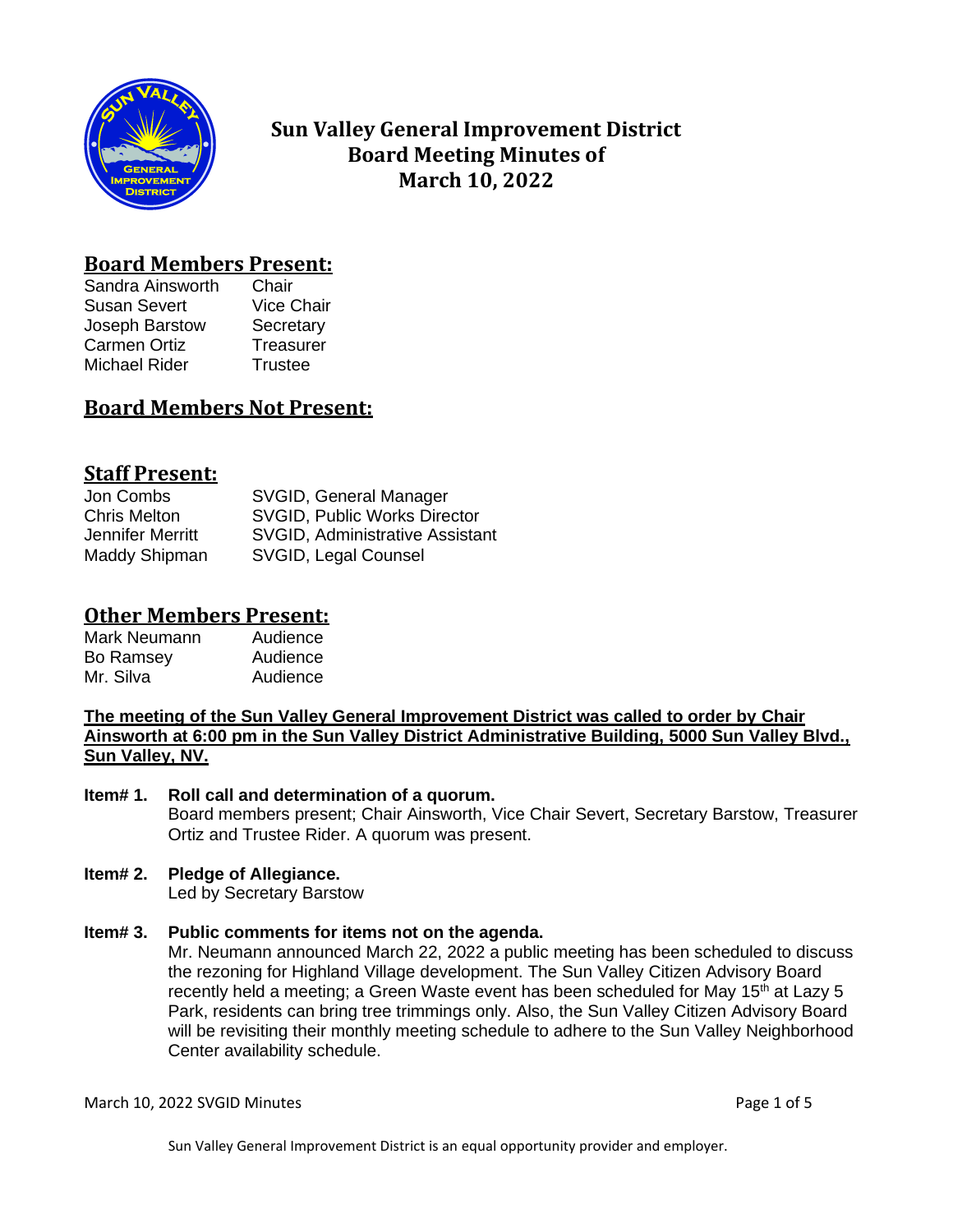### **Item# 4. Motion to approve the agenda.**

*Vice Chair Severt made a motion to approve the agenda. Trustee Rider seconded the motion. The motion carried unanimously.* 

### **Item# 5. Certify posting of the agenda.** Ms. Merritt certified posting of the agenda.

**Item# 6. Trustee/Manager's announcements, request for information, and statements relating to items not on the agenda.**

> Mr. Combs announced the Sun Valley Easter Egg Hunt sponsored by the District and Community Services Agency, is scheduled for April 9, 2022 beginning at 11 a.m. at the Sun Valley Community Park. He also announced the 2022 Election Candidate Filing is open and closes on March 18, 2022.

## **Item# 7. Discussion and action to approve account payables for March 10, 2022.**

Treasurer Ortiz gave a brief report of the account payables, customer refunds and payroll for March 10, 2022.

*Treasurer Ortiz made a motion to approve the account payables March 10, 2022 in the total amount of \$103,137.82. Trustee Rider seconded the motion. After discussion the motion carried unanimously.*

There were no public comments.

**Item# 8. Discussion and action to approve board meeting minutes of February 24, 2022.**  *Treasurer Ortiz made a motion to approve the Sun Valley General Improvement District Board Meeting Minutes of February 24, 2022 as submitted. Secretary Barstow seconded the motion. The motion carried unanimously.*

There were no public comments.

**Item# 9. Board interview of applicant(s) for General Manager position and possible action to appoint a General Manager for the District.** 

> Mr. Melton reported he his grateful for the opportunity to be considered for the General Manager position. He has worked for the District for seventeen years; started as an entry level Service Technician, was promoted to Field Supervisor in 2015 and then promoted to Public Works Director in 2018. He has had great mentors along the way and appreciates the support from Board, giving him the opportunity to grow with the District.

Trustee Rider commented he has seen Mr. Melton's work ethic over many years and believes Mr. Melton is qualified for the District's General Manager position.

Both Chair Ainsworth and Vice Chair Severt commented they have reviewed the District's job description for the General Manager and compared it with Mr. Melton's employment application and resume. They to concurred Mr. Melton meets the qualifications to be considered as the District's new General Manager.

Treasurer Ortiz inquired with Mr. Melton what five goals he would like to accomplish if appointed as the District's General Manager.

#### March 10, 2022 SVGID Minutes **Page 2 of 5** and 2007 the Page 2 of 5

Sun Valley General Improvement District is an equal opportunity provider and employer.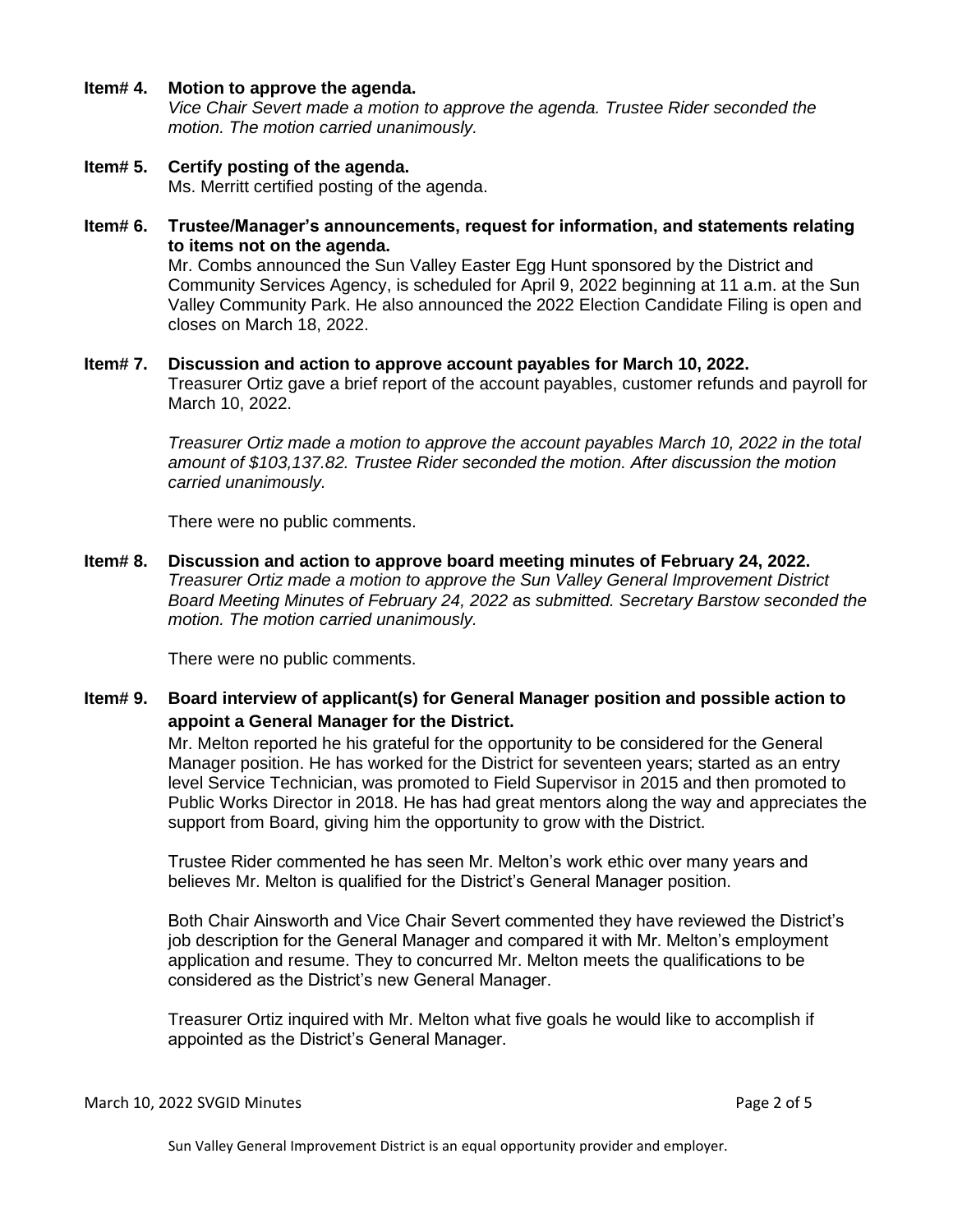Mr. Melton responded five goals he would like to accomplish as the General Manager is to continue with providing affordable water and wastewater for District customers. Continue with current operational trends, and/or improve upon, in efforts to have a balanced budget. He would like to evaluate and potentially implement a policy that invests into the District employees; to assist with employee retention. Lastly, he would like to continue promoting the District's recreation facilities and be fiscally responsible to the rate payers.

Mr. Combs reported he has had the pleasurer being one of Mr. Melton's mentors at the District. Mr. Melton has shown a lot of growth during his tenure with the District and he will be a good General Manager. He will guide the District in the right direction fiscally and operationally.

Secretary Barstow inquired with Mr. Melton how can the District invest into the District employees. He also inquired how will he inform the Board of Trustees of daily business activities.

Mr. Melton responded; he supports the District's current General Manager's recommendation to perform a compensation evaluation of all the District positions. This will be an investment into the current employees, as well as, staying competitive in the workforce when recruiting new employees. Making sure management has an open-door policy to allow for open communication with the District employees and have their voices heard. He also commented he wants to continue with being transparent with the daily business activities with the Board of Trustees. He will communicate with the District Chair regarding any upcoming items for potential immediate direction and ultimately apprise the Board of Trustees as a whole during the board meetings.

Secretary Barstow reported he would like to request more supporting documentation/information to accompany staff reports provided in the board packets.

Audience member Mr. Silva inquired if the District's General Manager is the point of contact if he has concerns regarding violent activity in his neighborhood.

Mr. Melton responded, Mr. Silva can come to the District office and express his concerns. District staff will direct him to appropriate supervisor and/or agency to report his claims.

*Secretary Barstow made a motion to appoint Chris Melton as the new Sun Valley General Improvement District General Manager. Trustee Rider seconded the motion. After discussion the motion carried unanimously.*

### **Item# 10. Legal report by Maddy Shipman.** None

## **Item# 11. Field report by Chris Melton.**

Mr. Melton reported on the following:

▪ Summit Church has partnered with Keep Truckee Meadows Beautiful with their Adopt-A-Spot Program. Summit Church recently held a cleanup day at the Sun Valley Community Park March 5, 2022. There was a total of ten volunteers and they collected twenty bags of trash over the course of two hours. There focus was cleaning the fence line around the perimeter of the park and the parking lots. He is appreciative of this partnership; it is a tremendous amount of help to the District field staff.

### March 10, 2022 SVGID Minutes **Page 3 of 5**

Sun Valley General Improvement District is an equal opportunity provider and employer.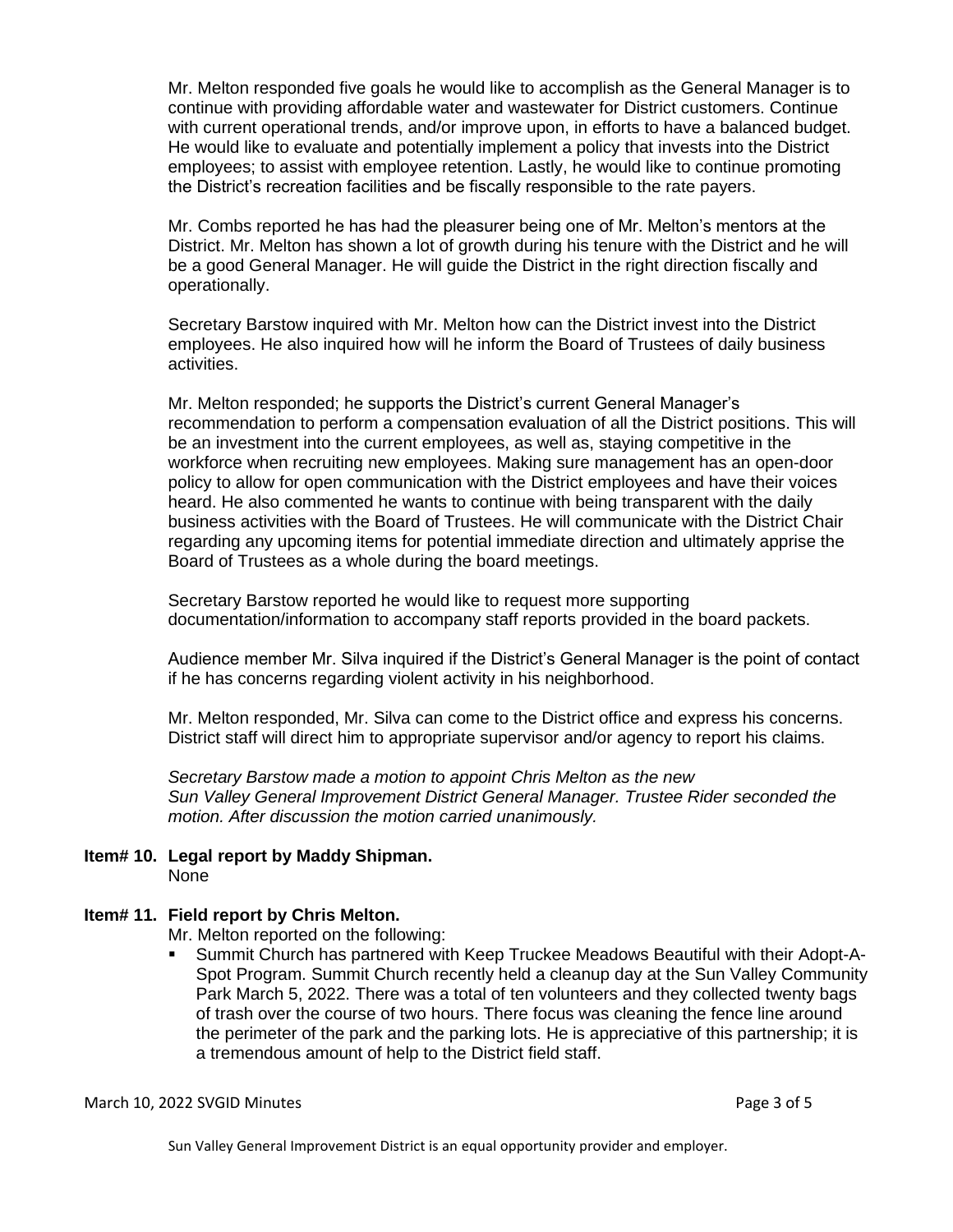## **Item# 12. Manager report by Jon Combs.**

Mr. Combs reported on the following:

- **EXECT** Staff finished compiling the 2022/2023 budget; it will be presented to the Board at the next meeting.
- He has been meeting with Mr. Melton on a regular basis educating him on the various agreements the District has with Washoe County and the City of Sparks.
- He thanked the District for all the opportunities and experiences, he will miss everyone.

### **Item# 13. Public Comments.**

Mr. Neumann commented he recently applied for Washoe County Regional Parks and Open Space Citizen Advisory Board as the representative for the Sun Valley community.

Mr. Silva commented he has lived in Sun Valley for twenty years; he wants to get involved within the community. He wants to help improve the community and be a part of the solution rather than just complaining and not doing anything about it.

Pastor Barstow, Hope Church of Nazarene, reported the Church is hosting a Community Spaghetti Feed March 26, 2022 6pm at the Church located at 205 W. Gepford Parkway. It is a way to give back to the community; it allows everyone the opportunity enjoy everyone's company over a free dinner with no obligations.

## **Item# 14. Board Comments.**

Trustee Rider commented Cal Ripken Baseball League is currently accepting registrations and holding try-outs. Opening day is scheduled for April 2, 2022. He is pleased to see the parks being used once again for various activities. He also thanked Mr. Combs for his hard work and dedication, he will be truly missed.

Treasurer Ortiz commented Sun Valley Citizen Advisory Board had a successful meeting March 5, 2022. She reported the Citizen Advisory Board would like to request for District representation to give District updates. She also thanked Mr. Combs for his service with the District and congratulated Mr. Melton on his promotion.

Vice Chair Severt commented the best way to stay informed with District and community activities is by visiting the District website www.svgid.com and/or the District's Facebook page. She had the opportunity to speak with the Summit Church volunteers; she thanked them for their hard work cleaning up the fence line at the Sun Valley Community Park, especially the Sun Valley Boulevard and 7<sup>th</sup> Avenue corner. Lastly, she has known Mr. Combs for many years and thanked him for his dedication to the District. She is pleased with the Boards decision appointing Mr. Melton as the District's General Manager.

Chair Ainsworth thanked Mr. Combs for his hard work. She appreciated the open communication he provided to the Board of Trustees and being available at all times.

Secretary Barstow thanked Mr. Combs for his time dedicated to the District and he looks forward to working with Mr. Melton as the new General Manager.